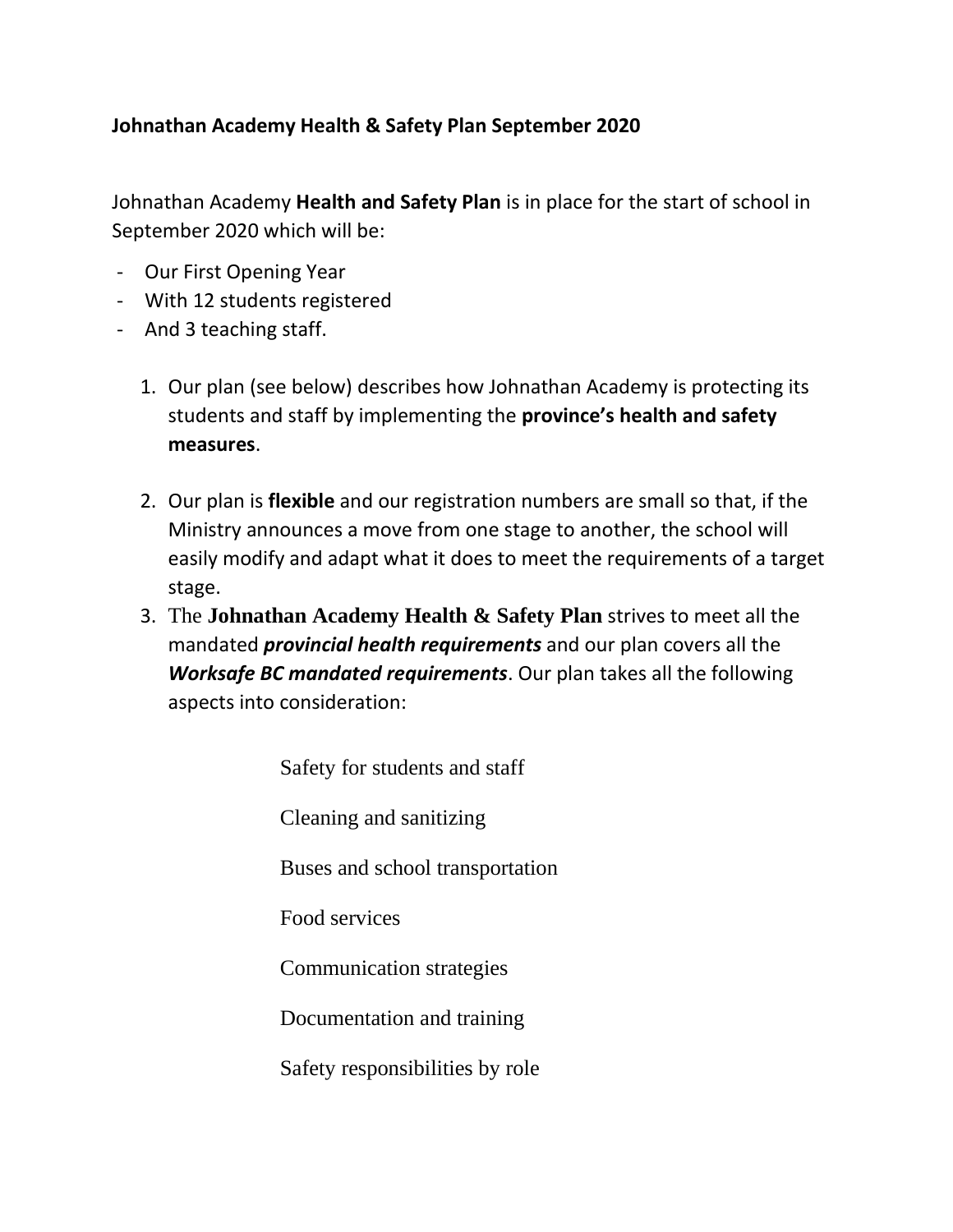## **4. PLAN DETAILS**

# *ADMINISTRATIVE MEASURES*

### *Timetables:*

Timetable - stage 2 see attached

Timetable - stage  $3 \& 4$  – these two stages will have a similar look as our numbers are only 12 students and we are well within the acceptable cohort numbers of secondary schools. If necessary we will switch to two days in school per week with alternate days of deep cleaning and sanitization.

Timetable stage 5 – We will move to exclusively remote learning (online learning only).

Our total compliment of teachers will be only three, hence all three teachers will be involved at each stage.

# *ENVIRONMENTAL MEASURES*

## *SOCIAL DISTANCING CLASSROOM SIZES:*

Johnathan Academy is opening its doors for the first time this September with a total registration number of 12 students. This will easily enable us to space students apart by 6 or more feet.

Desk locations will be marked on the floor and no altering of placement will be permitted – with empty 'spacer tables' in between.

There is ample classroom space for this arrangement considering our few students as well as to accommodate future additional increase in student numbers.

Students will wear face masks at all times. Our students are all Chinese in origin and are culturally acclimatized to the custom and practice of wearing face masks in school and in their community. Presently the schools in china require face masks.

Students will be expected to social distance within the school and to wear face masks – Social interaction will not be curtailed as students will have ample opportunity to interact from an acceptable distance within the classrooms.

*HYGIENE:*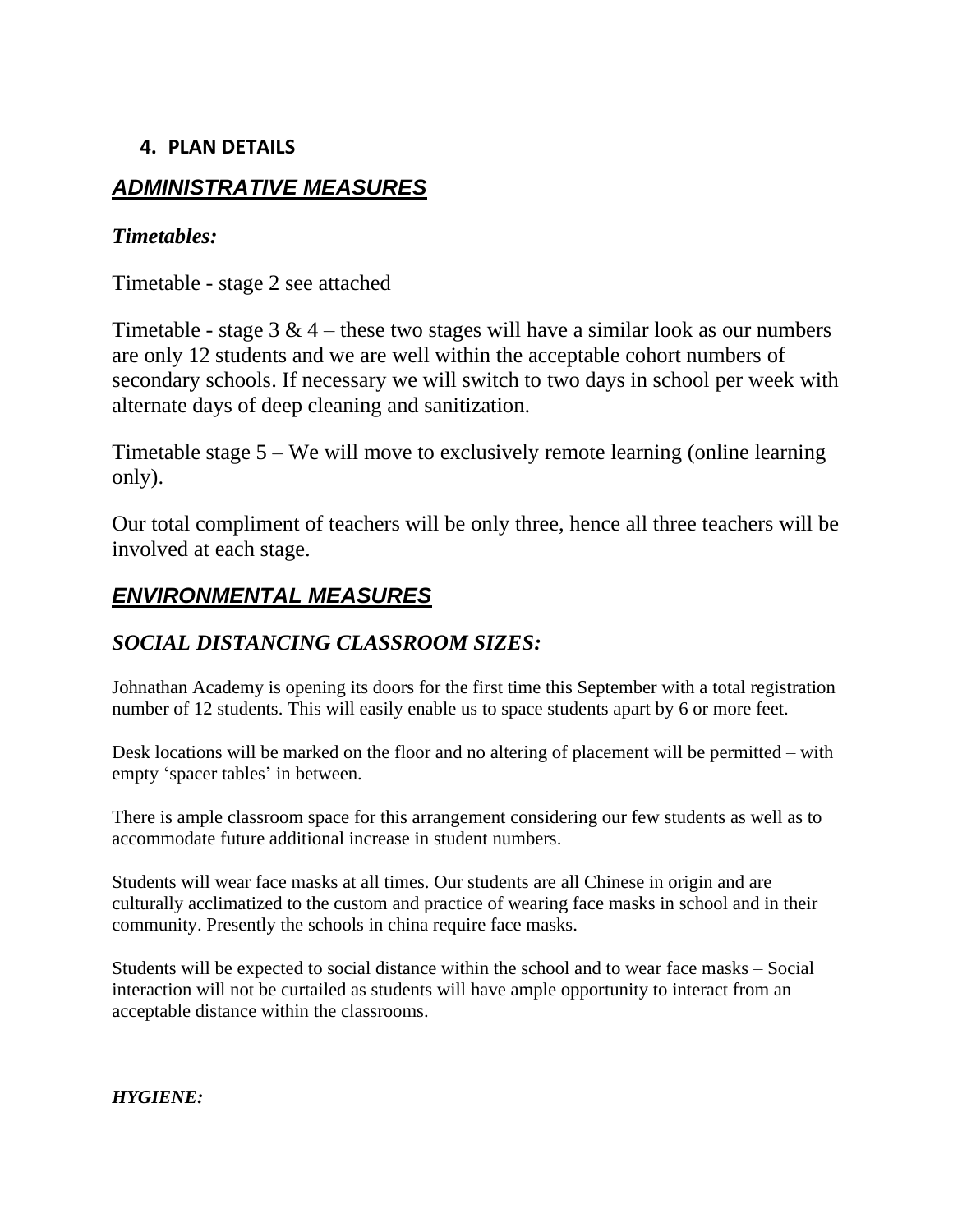Our school policy around when students should wash their hands will include, at minimum:

- When they arrive at school and before they go home
- Before eating and drinking
- After using the toilet
- After sneezing or coughing into hands or tissue
- Whenever hands are visibly dirty
- When moving between different learning environments (e.g., outdoor-indoor transitions, from the gym to the classroom).

### *HALLWAYS:*

The mandatory wearing of face masks at all times in all school locations will be required except the cafeteria which will necessitate a staggered usage – a schedule will be made available.

Social distancing in narrow hallways will be encouraged though challenging due to dimensions; however, safety will be achieved by a LEFT and RIGHT sided walking flow of traffic and the mandatory wearing of face masks at all times and in all locations.

Instruction: how will teaching change depending on the learning group sizes and classroom sizes, e.g., less group instruction, more individualized work

### *ENTRANCE AND EXIT :*

Students will enter the school via an elevator  $-$  No more than 2 occupants at a time. They will be required to wear face masks in the elevator and stairwell.

When departing, they will leave via the stairwell.

### *Visitors:*

Visitors will be required to make an appointment. They will be asked if they are showing symptoms and if they have been recently exposed to someone showing symptoms.

A Maximum 2 scheduled by appointment visitors on the fourth floor will be allowed. Wearing a face mask on the premises will be mandatory for visitors. Visitors will be restricted to the lobby and Office areas.

*Lunches, Recess, Breaks:*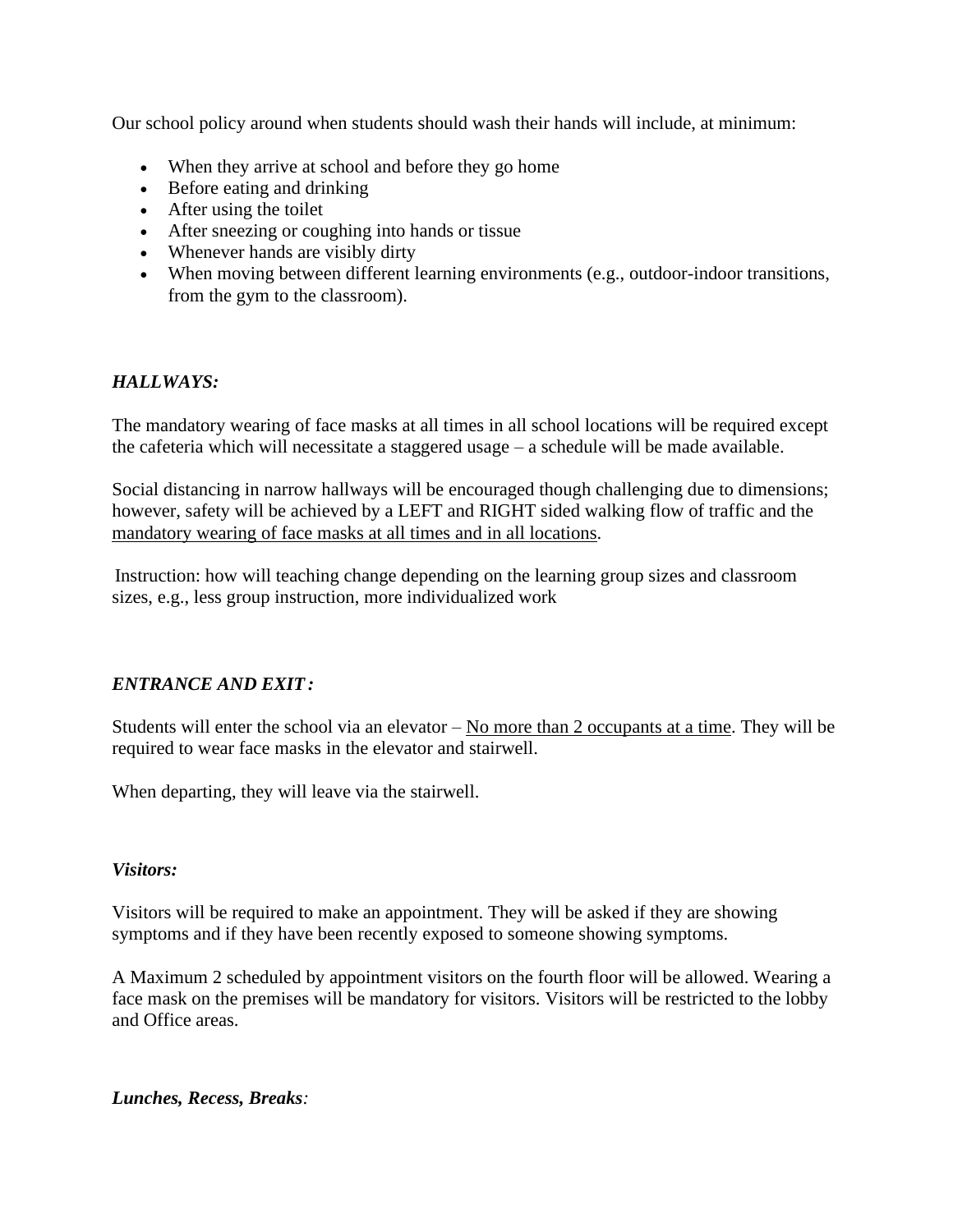Lunch in the cafeteria will be divided into 3 separate intervals and then students will be encouraged to pass the remainder of their free time outdoors. All supervision will be done by the Principal.

### *Locker access:*

No locker use during this time will be necessary and students will transport their supplies in personal backpacks – without sharing supplies.

### *Staff lunches:*

Our small teaching staff number (3) can social distance while eating. There will be staggered lunch breaks for Office staff and teaching staff.

### *Absence policies:*

Our Office will inquire daily regarding any absence and symptoms within the students' households (Secretary will call homes).

Our Office will contact Parents and Guardians in the event of an occurrence of symptoms and/or a case of COVID 19 to indicate that there has been a student showing symptoms and/or a case of COVID 19 at the school.

If students are feeling symptoms or if they are feeling ill, they are to stay at home and selfmonitor or self-isolate. This expectation will be communicated to all homes.

### *Medical protocols:*

If a student or staff member starts exhibiting symptoms, a room has been designated as a safe waiting area for pick up – followed by total school sanitation, and a direct message to all parents and all homestay homes for a 2 week period of self-isolation and instruction will be transferred to online format.

All students/staff coming into contact with that sick person, are to self-monitor for symptoms and, if required, to self-isolate.

**PPE requirements -** facemasks will be made available in each room, as well as hand sanitizer, PPE glasses and face mask for our secretary.

**Training:** Staff in-service (September 08, 09) will be offered before students arrive Sept.10.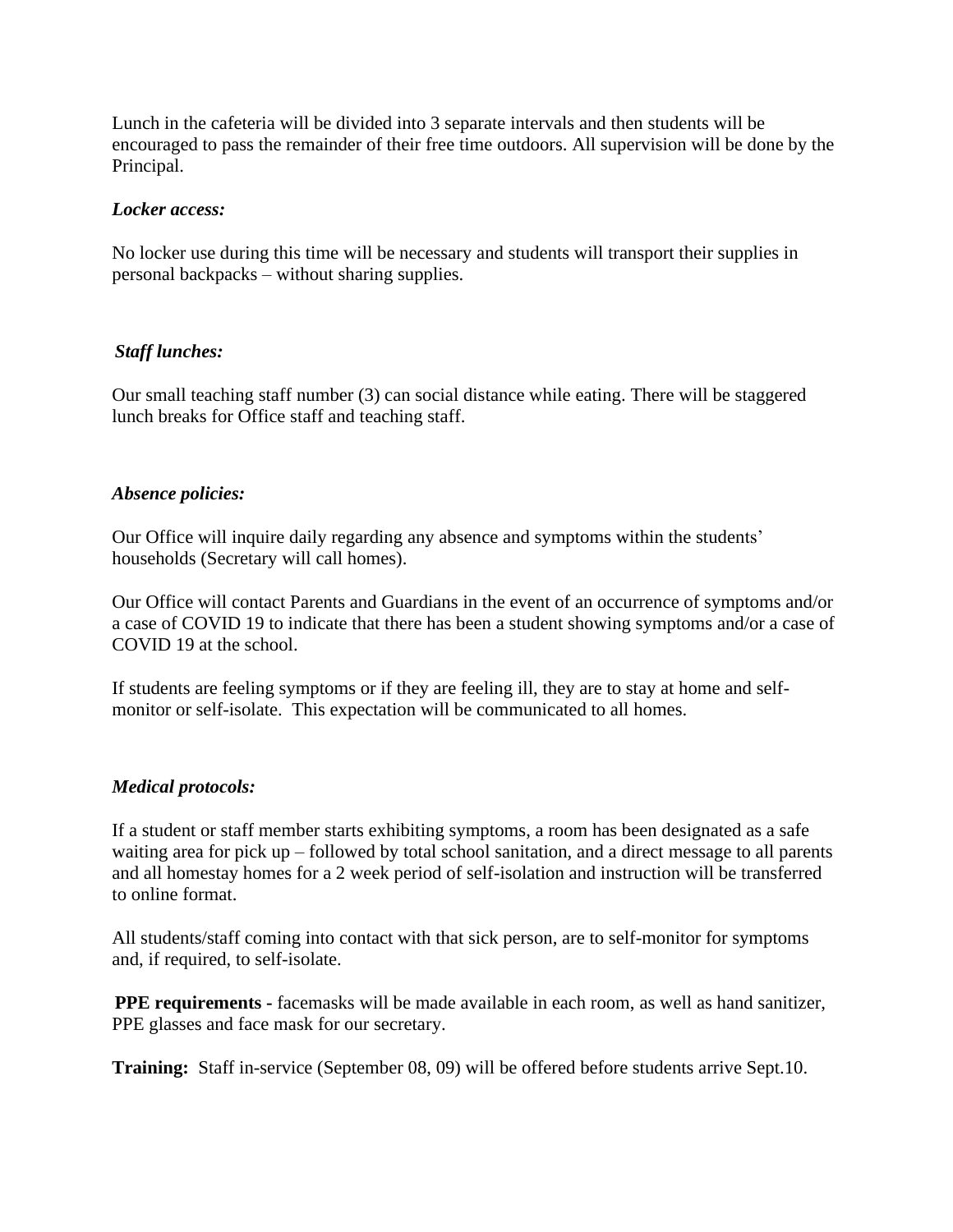

17 September 2020

Dear School Administrators, Teachers, and Staff

#### **Re: COVID-19 health & safety considerations for safe return to school**

We thank you for your thoughtful consideration toward the health and safety of students and staff as you welcome them back to school. We draw your attention to a few important considerations and program updates.

**1. Health & safety plans** –The provincial [COVID-19 Public Health Guidance for K-12 School Settings](http://www.bccdc.ca/Health-Info-Site/Documents/COVID_public_guidance/Guidance-k-12-schools.pdf) has been updated and thus your COVID health and safety plans may need to be adjusted. Important updates include the following:

#### What if a student or staff develops symptoms at home or school?

Anyone with NEW symptoms of COVID-like illness that are not associated with a known chronic condition, such as allergies or asthma should stay home and monitor their illness for 24 hours. If symptoms develop at school, they should be isolated until they can be sent home. **Key symptoms to watch for are fever, chills, cough, shortness of breath, loss of sense of smell or taste, nausea, vomiting and diarrhea**.

Symptoms of COVID-19 can be mild and are similar to other respiratory infections. Most people with these symptoms do not have COVID-19.

- For mild symptoms without fever, students and staff can monitor at home for 24 hours and return if symptoms improve.
- If symptoms include fever OR if after 24 hours, mild symptoms remain unchanged or worsen, a health assessment is advised. The health assessment will determine whether a COVID-19 test is warranted. A doctor's note should not be required for a return to school.

Please note: Schools are not required to report suspected COVID-19 cases or absenteeism to local public health.

#### What will happen if there is a confirmed COVID-19 exposure at school?

If a staff or student is a confirmed case of COVID-19, public health will identify if they were at school during their infectious period, the period during which COVID-19 may be transmitted to other people. If public health determines that there was an exposure risk at school, we will notify the school administrator and work with them to provide further notification and recommended actions to exposed individuals or classrooms as required.

If there is a suspected or positive case of COVID-19, please do not notify staff, students or parents, unless directed to by public health. To maintain personal privacy rights, public health will not disclose if a student or a staff member is a confirmed case of COVID-19, unless information is required to support effective contact tracing.